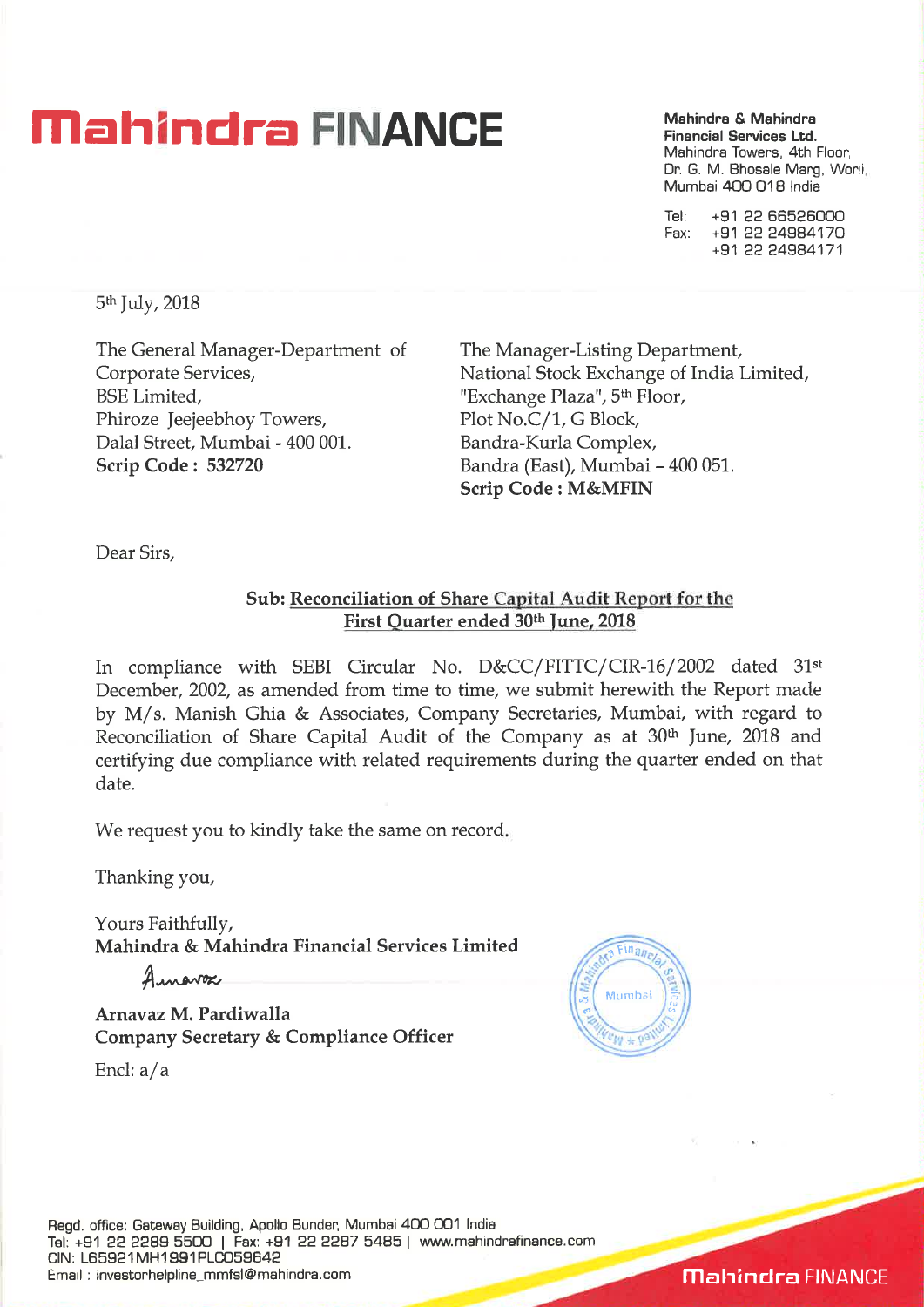

#### **Mcnish Ghia** & **Associates**

 $\text{G}$  : +91 22 2682 6286/87/88

the emgconsulting.in

**1" : www.mgconsulting.in** 

#### **RECONCILIATION OF SHARE CAPITAL AUDIT REPORT**

(Pursuant to Regulation SSA of the SEBI (Depositories and Participants) Regulations 1996 R/w SEBI Circular dated 31.12.2002)

| 1.         | Report for quarter ended                                 |                                                |                |                                                                                                               | 30.06.2018                                                                          |                                          |                              |                       |  |
|------------|----------------------------------------------------------|------------------------------------------------|----------------|---------------------------------------------------------------------------------------------------------------|-------------------------------------------------------------------------------------|------------------------------------------|------------------------------|-----------------------|--|
| 2.         | <b>ISIN</b>                                              |                                                |                | INE774D01024                                                                                                  |                                                                                     |                                          |                              |                       |  |
| 3.<br>4.   | Face Value                                               |                                                |                |                                                                                                               | Rs.2/- each<br>Mahindra &<br><b>Mahindra</b><br><b>Financial</b><br><b>Services</b> |                                          |                              |                       |  |
|            | Name of the Company                                      |                                                |                |                                                                                                               | Limited                                                                             |                                          |                              |                       |  |
| 5.         | <b>Registered Office Address</b>                         | Gateway Building, Apollo Bunder,               |                |                                                                                                               |                                                                                     |                                          |                              |                       |  |
|            |                                                          |                                                |                |                                                                                                               | Mumbai - 400 001, Maharashtra.                                                      |                                          |                              |                       |  |
| 6.         | Correspondence Address                                   |                                                |                |                                                                                                               | Mahindra Towers, 4 <sup>th</sup> Floor,<br>Dr. G. M. Bhosale Marg,                  |                                          |                              |                       |  |
|            |                                                          | P. K. Kurne Chowk, Worli,                      |                |                                                                                                               |                                                                                     |                                          |                              |                       |  |
|            |                                                          | Mumbai - 400 018.                              |                |                                                                                                               |                                                                                     |                                          |                              |                       |  |
| 7.         | Telephone and Fax Nos.                                   |                                                |                |                                                                                                               | Ph. No.: 022-66526000                                                               |                                          |                              |                       |  |
|            |                                                          | : 022-24984170<br>Fax                          |                |                                                                                                               |                                                                                     |                                          |                              |                       |  |
| 8.         | <b>Email Address</b>                                     | investorhelpline_mmfsl@mahindra.com            |                |                                                                                                               |                                                                                     |                                          |                              |                       |  |
| 9.         |                                                          | Name of the Stock Exchange where the company's |                |                                                                                                               |                                                                                     | National Stock Exchange of India Limited |                              |                       |  |
|            | Securities are listed:                                   | <b>BSE Limited</b>                             |                |                                                                                                               |                                                                                     |                                          |                              |                       |  |
|            |                                                          |                                                |                |                                                                                                               | <b>Number of Shares</b>                                                             |                                          | % of Total Issued<br>Capital |                       |  |
| 10.        | <b>Issued Capital</b>                                    |                                                |                |                                                                                                               | 61,77,64,960                                                                        |                                          |                              | 100.00                |  |
| 11.        | Listed Capital (Exchange Wise) All                       |                                                |                | 100.00<br>61,77,64,960                                                                                        |                                                                                     |                                          |                              |                       |  |
|            | (as per company records)                                 |                                                |                |                                                                                                               |                                                                                     |                                          |                              |                       |  |
| 12.        | Held in dematerialised form in CDSL                      |                                                |                | 82,75,748                                                                                                     |                                                                                     | 1.34                                     |                              |                       |  |
| 13.        | Held in dematerialised form in NSDL                      |                                                |                |                                                                                                               | 98.54<br>60,87,20,957                                                               |                                          |                              |                       |  |
| 14.        | Physical                                                 |                                                |                | 7,68,255                                                                                                      |                                                                                     |                                          | 0.12                         |                       |  |
| 15.        | Total No. of Shares (12+13+14)                           |                                                |                |                                                                                                               | 61,77,64,960<br>100.00                                                              |                                          |                              |                       |  |
| 16.        | Reasons for differences if any, between (10&11), (10&15) |                                                |                |                                                                                                               | Nil                                                                                 |                                          |                              |                       |  |
|            | and (11&15)                                              |                                                |                |                                                                                                               |                                                                                     |                                          |                              |                       |  |
| 17.        |                                                          |                                                |                | Certifying the details of changes in share capital during the quarter under consideration as per Table below: |                                                                                     |                                          |                              |                       |  |
|            | <b>Particulars</b>                                       | No. of                                         | Applied/       | Listed on                                                                                                     | Whether                                                                             | Whether                                  |                              | In principle          |  |
|            |                                                          | shares                                         | <b>Not</b>     | <b>Stock</b>                                                                                                  | intimated to                                                                        | intimated                                |                              | approval              |  |
|            |                                                          |                                                | <b>Applied</b> | exchanges                                                                                                     | <b>CDSL</b>                                                                         | to NSDL                                  |                              | pending for           |  |
|            |                                                          |                                                | for listing    | (Specify                                                                                                      |                                                                                     |                                          |                              | <b>Stock Exchange</b> |  |
|            |                                                          |                                                |                | name)                                                                                                         |                                                                                     |                                          |                              | (specify names)       |  |
|            | Nil                                                      | Nil                                            | Nil            | Nil                                                                                                           | Nil                                                                                 | Nil                                      |                              | Nil                   |  |
| <b>18a</b> | Register of Members is updated (Yes /No)                 | Yes                                            |                |                                                                                                               |                                                                                     |                                          |                              |                       |  |
|            | <b>Start 71</b><br>updated up to which date              | N.A.                                           |                |                                                                                                               |                                                                                     |                                          |                              |                       |  |
|            | <b>G6</b>                                                |                                                |                |                                                                                                               |                                                                                     |                                          |                              |                       |  |

rega-

**A American Street Cold), M.V. Road, Off Andheri Kurlo Road, Opp. Vishol Holl, Andheri (E), Mumbai-400069. Maharashtra, India.<br>2007, Party 1. 4, Chandan Niwos (Old), M.V. Road, Off Andheri Kurlo Road, Opp. Vishol Holl, And Hyderabad Office:** H. No. 8-3 898/16/4, 2nd Floor, Nogoriuno Nager Colony. Rood No. 2. Ameerpet. Hyderabad-500073, Telangana State. **Delhi Office** : 46, Indra Pork, Chander Nagar, Street No. 14, Delhi- 110051.